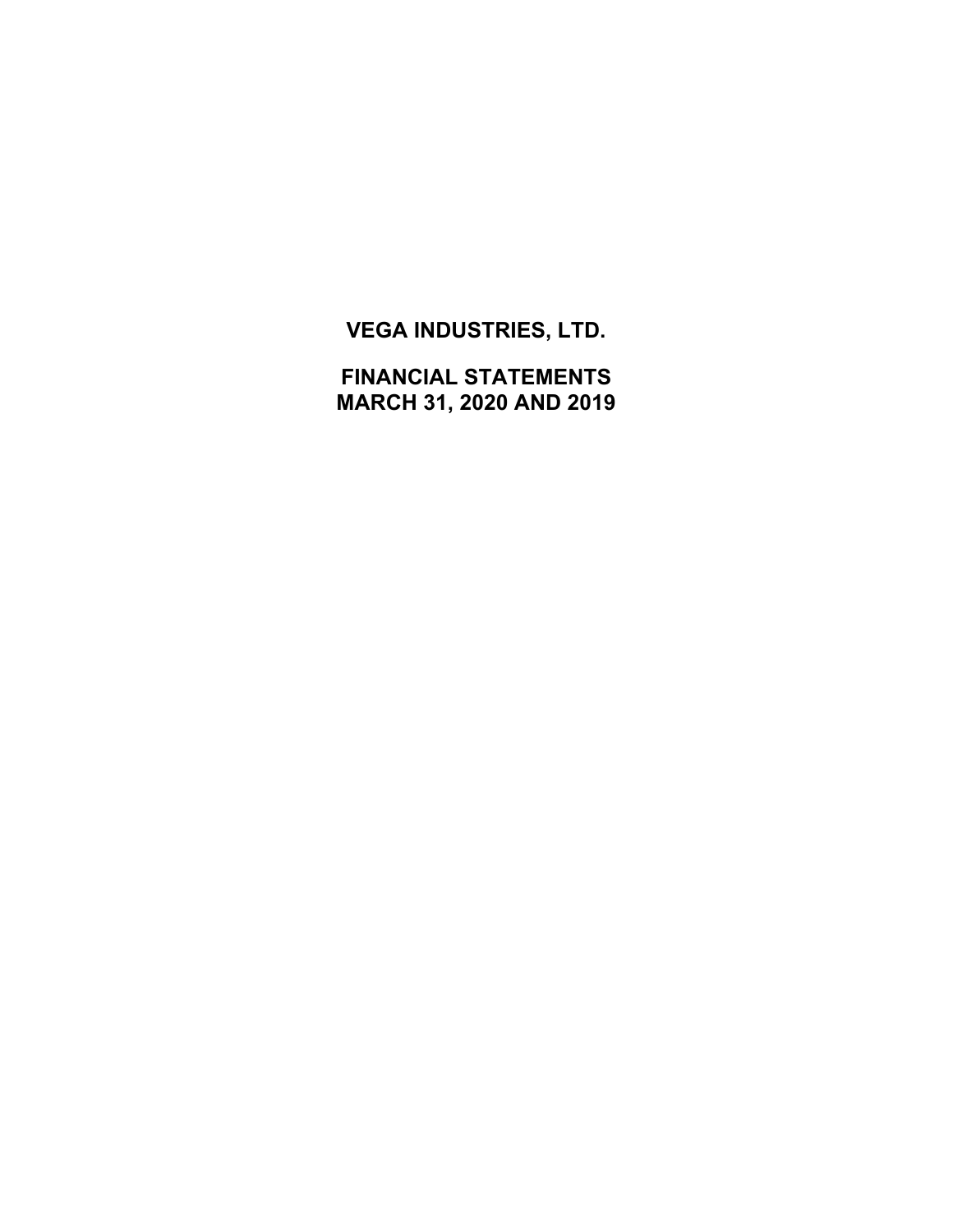# VEGA INDUSTRIES, LTD.

# TABLE OF CONTENTS

|                                    | <b>PAGE</b>     |
|------------------------------------|-----------------|
| Independent auditors' report       | 1               |
| <b>Financial statements:</b>       |                 |
| <b>Balance sheets</b>              | $2 - 3$         |
| Statements of income               | $\overline{4}$  |
| Statements of stockholder's equity | 5               |
| Statements of cash flows           | $6\phantom{1}6$ |
| Notes to financial statements      | $7 - 12$        |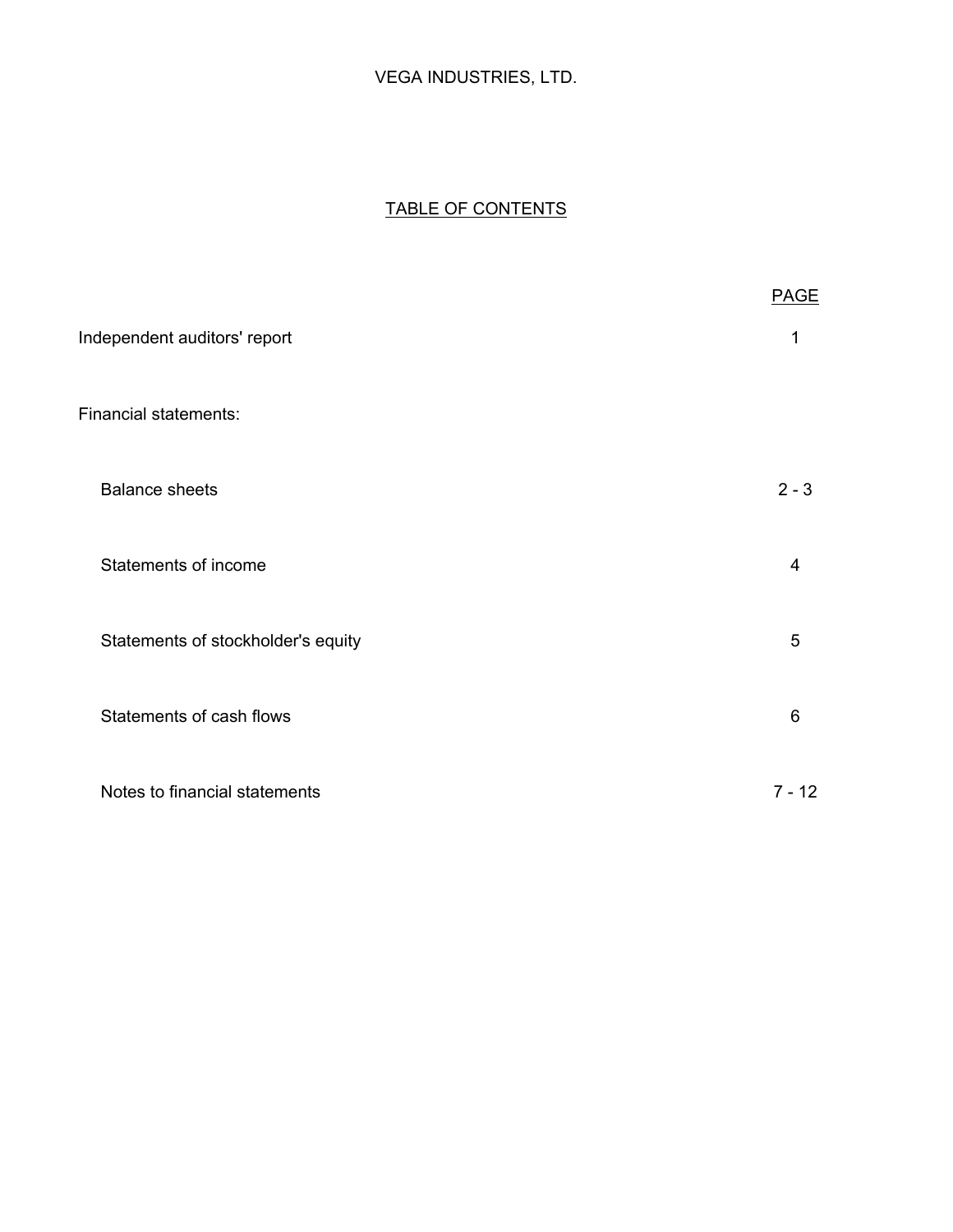

#### INDEPENDENT AUDITORS' REPORT

To the Board of Directors of Vega Industries, Ltd.

We have audited the accompanying financial statements of Vega Industries, Ltd., which comprise the balance sheets as of March 31, 2020, and the related statements of income, stockholder's equity, and cash flows for the year then ended, and the related notes to the financial statements.

#### **Management's Responsibility for the Financial Statement**

Management is responsible for the preparation and fair presentation of these financial statements in accordance with accounting principles generally accepted in the United States of America; this includes the design, implementation, and maintenance of internal control relevant to the preparation and fair presentation of financial statements that are free from material misstatement, whether due to fraud or error.

#### **Auditor's Responsibility**

Our responsibility is to express an opinion on these financial statements based on our audit. We conducted our audit in accordance with auditing standards generally accepted in the United States of America. Those standards require that we plan and perform the audit to obtain reasonable assurance about whether the financial statements are free of material misstatement.

An audit involves performing procedures to obtain audit evidence about the amounts and disclosures in the financial statements. The procedures selected depend on the auditor's judgment, including the assessment of the risks of material misstatement of the financial statements, whether due to fraud or error. In making those risk assessments, the auditor considers internal control relevant to the entity's preparation and fair presentation of the financial statements in order to design audit procedures that are appropriate in the circumstances, but not for the purpose of expressing an opinion on the effectiveness of the entity's internal control. Accordingly, we express no such opinion. An audit also includes evaluating the appropriateness of accounting policies used and the reasonableness of significant estimates made by management, as well as evaluating the overall presentation of the financial statements.

We believe that the audit evidence we have obtained is sufficient and appropriate to provide a basis for our opinion.

#### **Opinion**

In our opinion, the financial statements referred to above present fairly, in all material respects, the financial position of Vega Industries, Ltd. as of March 31, 2020, and the results of its operations and its cash flows for the year then ended in accordance with accounting principles generally accepted in the United States of America.

#### **Prior Period Financial Statements**

The financial statements of Vega Industries, Ltd. as of March 31, 2019, were audited by other auditors whose report dated May 10, 2019, expressed an unmodified opinion on those statements.

 $10,LLP$ 

Atlanta, Georgia

May 20, 2020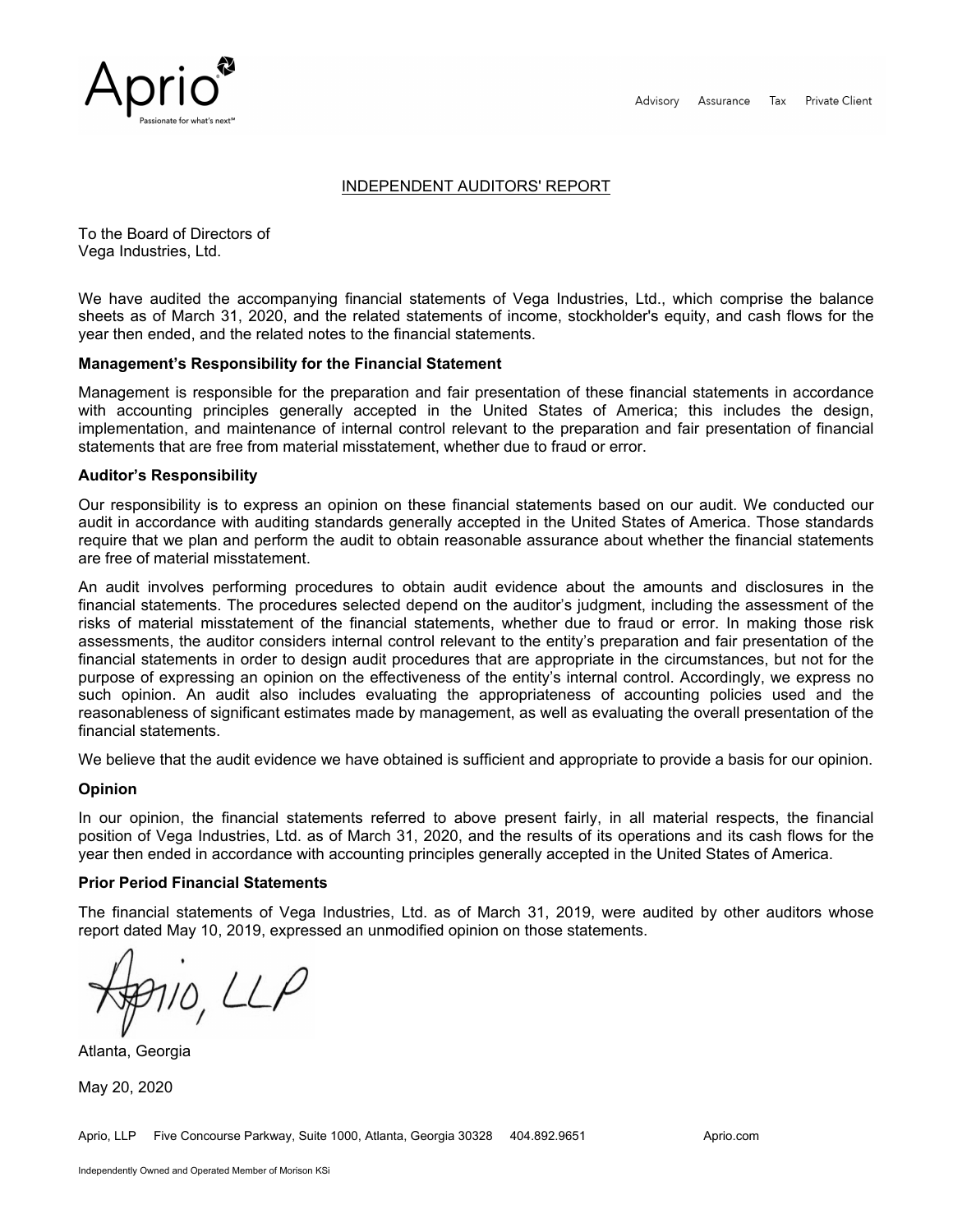# VEGA INDUSTRIES, LTD. BALANCE SHEETS MARCH 31,

# **ASSETS**

|                                    | 2020             | 2019             |
|------------------------------------|------------------|------------------|
| <b>Current assets</b>              |                  |                  |
| Cash and cash equivalents          | \$<br>984,718    | \$<br>1,051,115  |
| Accounts receivable - trade        | 19,059,080       | 18,930,882       |
| Employee advances                  | 34,668           | 28,680           |
| Notes receivable - related parties | 443,765          | 173,191          |
| Inventory                          | 24, 163, 396     | 22,739,592       |
| Other current assets               | 37,970           | 44,519           |
| Total current assets               | 44,723,597       | 42,967,979       |
| Property and equipment, at cost    |                  |                  |
| Computer equipment                 | 23,623           | 21,397           |
| Equipment                          | 152,506          | 151,136          |
| Vehicles                           | 81,730           | 75,625           |
| Less accumulated depreciation      | <u>(215,355)</u> | <u>(232,637)</u> |
| Total property and equipment, net  | 42,504           | 15,521           |
| Other assets                       |                  |                  |
| Security deposits                  | 16,295           | 16,295           |
| <b>Total assets</b>                | 44,782,396       | 42,999,795       |

See accompanying notes to financial statements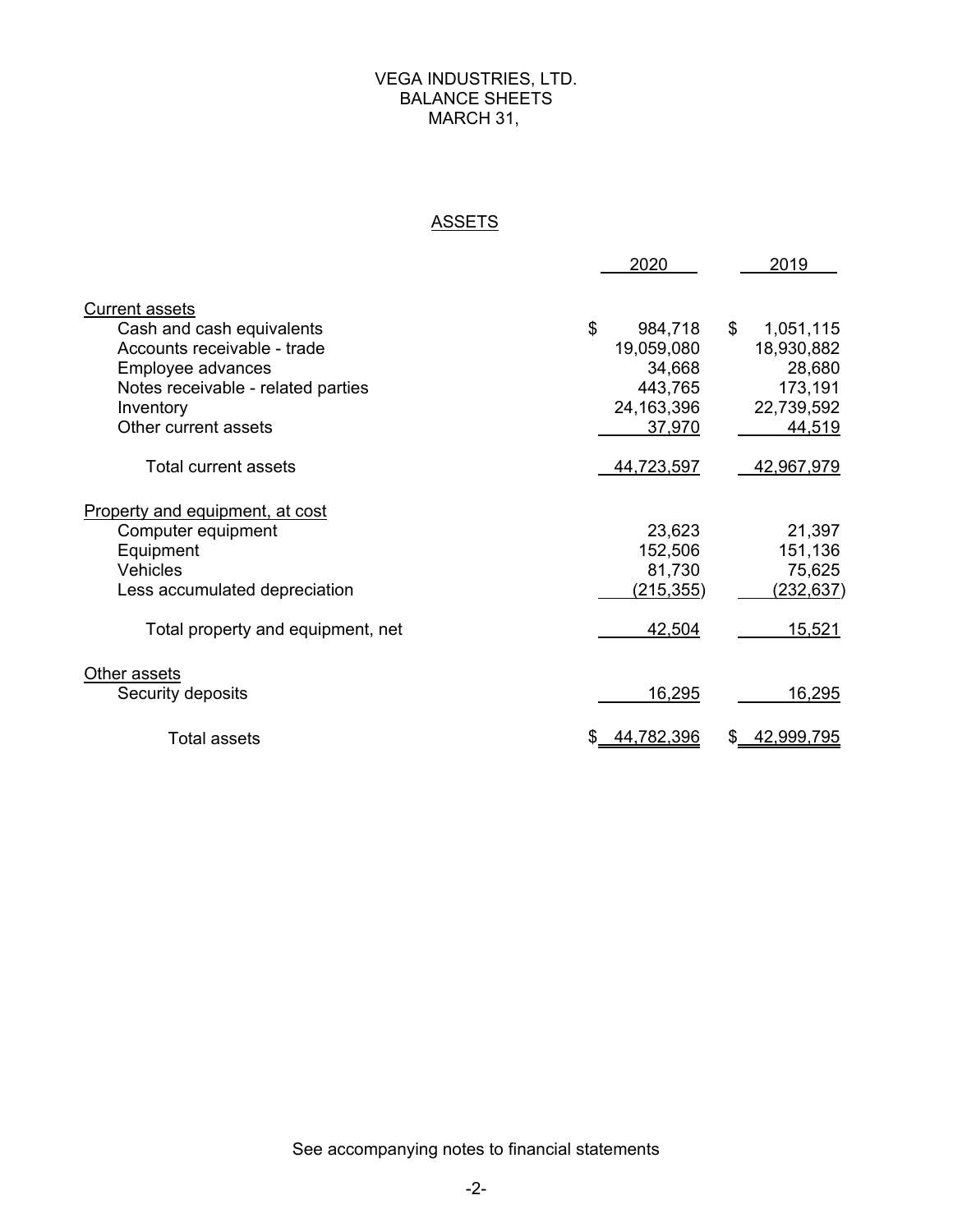# VEGA INDUSTRIES, LTD. BALANCE SHEETS MARCH 31,

## LIABILITIES AND STOCKHOLDER'S EQUITY

|                                                                                                                                     | 2020                                 | 2019                                  |
|-------------------------------------------------------------------------------------------------------------------------------------|--------------------------------------|---------------------------------------|
| <b>Current liabilities</b>                                                                                                          |                                      |                                       |
| Accounts payable<br><b>Accrued liabilities</b><br>Income taxes payable                                                              | \$<br>43,103,353<br>280,660<br>6,337 | 41,265,179<br>\$<br>358,021<br>52,307 |
| <b>Total current liabilities</b>                                                                                                    | 43,390,350                           | 41,675,507                            |
| Stockholder's Equity<br>Common stock, \$1 par value, 50,000 shares authorized;<br>50,000 shares issued and outstanding at March 31, |                                      |                                       |
| 2020 and 2019<br>Retained earnings                                                                                                  | 50,000<br>1,342,046                  | 50,000<br>1,274,288                   |
| Stockholder's equity                                                                                                                | 1,392,046                            | 1,324,288                             |
| Total liabilities and stockholder's equity                                                                                          | 44,782,396                           | 42,999,795<br>S                       |

See accompanying notes to financial statements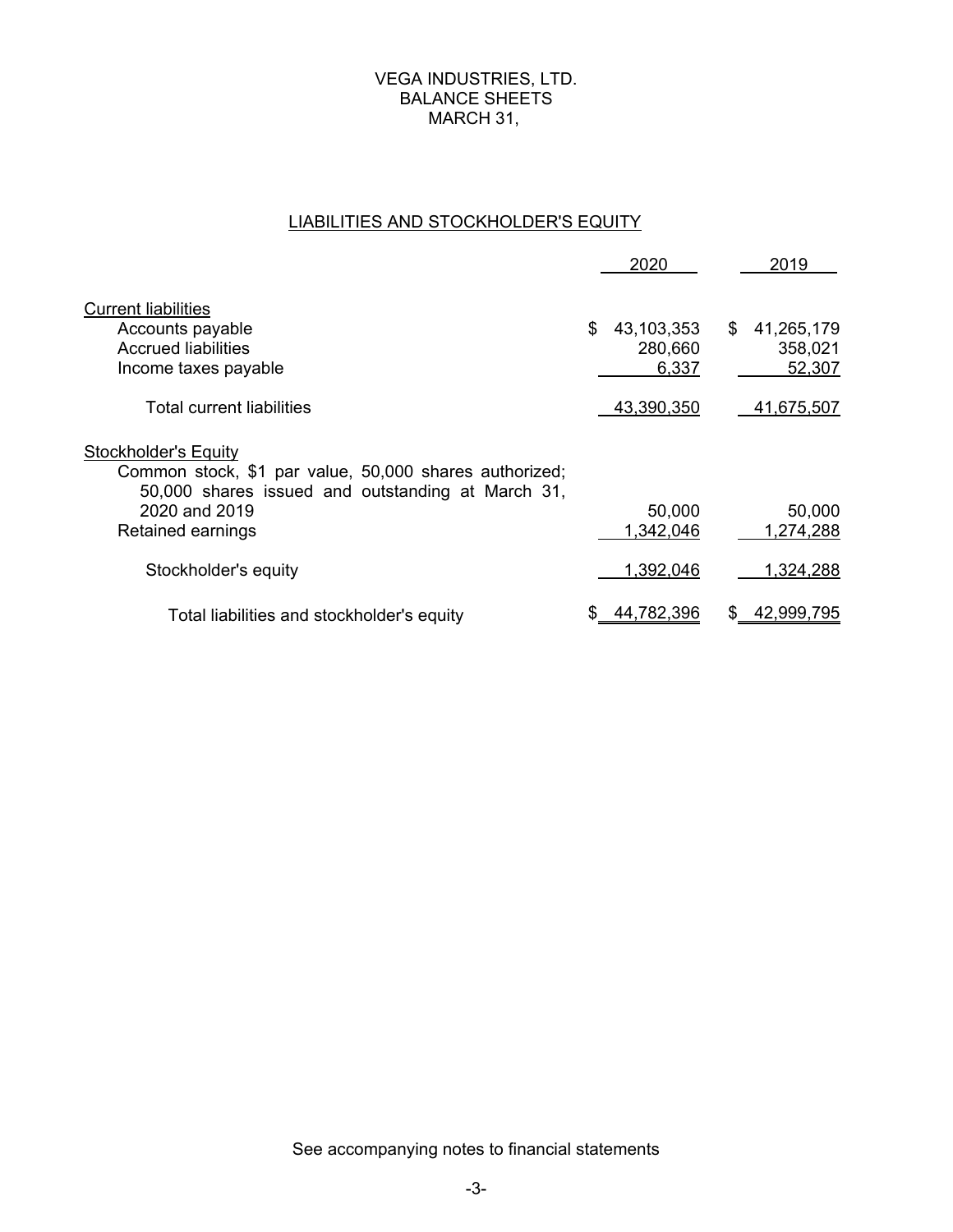### VEGA INDUSTRIES, LTD. STATEMENTS OF INCOME FOR THE YEARS ENDED MARCH 31,

|                                                                                                                                        | 2020                       |   | 2019              |
|----------------------------------------------------------------------------------------------------------------------------------------|----------------------------|---|-------------------|
| Sales, net of returns and discounts                                                                                                    | \$<br>74,950,059 \$        |   | 52,389,121        |
| Cost of sales                                                                                                                          | 70,955,096                 |   | <u>48,680,226</u> |
| Gross profit                                                                                                                           | 3,994,963                  |   | 3,708,895         |
| Selling, general, and administrative expenses                                                                                          | 3,930,351                  |   | 3,497,590         |
| Income from operations                                                                                                                 | 64,612                     |   | 211,305           |
| Other income (expense)<br>Miscellaneous income (expense)<br>Gain on disposal of property and equipment<br>Total other income (expense) | 10,475<br>11,484<br>21,959 |   | (477)<br>(477)    |
| Income before provision for income taxes                                                                                               | 86,571                     |   | 210,828           |
| <b>Provision for income taxes</b>                                                                                                      | 18,813                     |   | 49,603            |
| Net income                                                                                                                             | \$<br>67,758               | S | <u>161,225</u>    |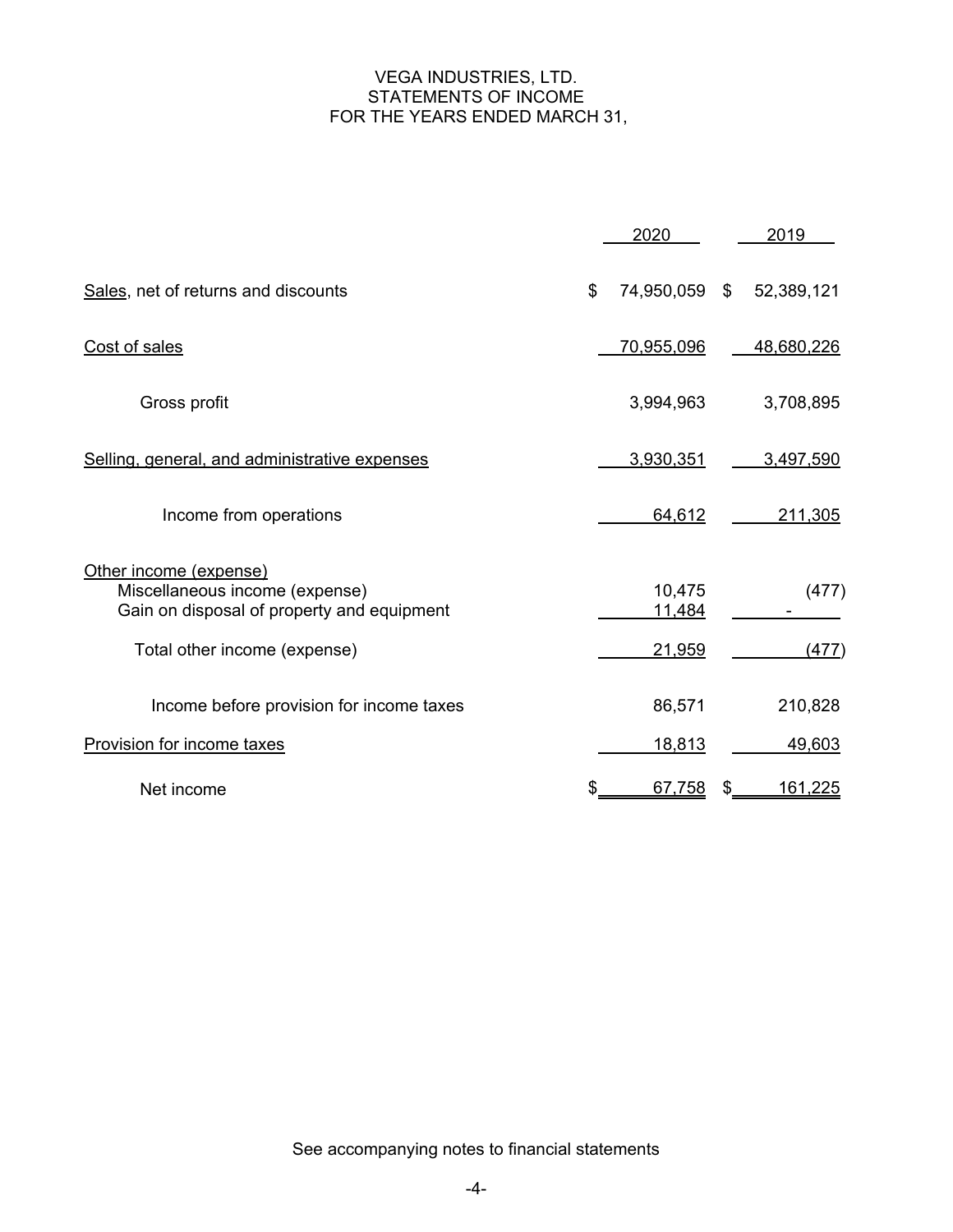### VEGA INDUSTRIES, LTD. STATEMENTS OF STOCKHOLDER'S EQUITY FOR THE YEARS ENDED MARCH 31,

|                           | <b>Common Stock</b> |     |        |    | Retained  |    |           |
|---------------------------|---------------------|-----|--------|----|-----------|----|-----------|
|                           | <b>Shares</b>       |     | Amount |    | Earnings  |    | Total     |
|                           |                     |     |        |    |           |    |           |
| Balance at April 1, 2018  | 50,000              | \$  | 50,000 | \$ | 1,113,063 | \$ | 1,163,063 |
| Net income                |                     |     |        |    | 161,225   |    | 161,225   |
| Balance at March 31, 2019 | 50,000              |     | 50,000 |    | 1,274,288 |    | 1,324,288 |
| Net income                |                     |     |        |    | 67,758    |    | 67,758    |
| Balance at March 31, 2020 | 50,000              | \$. | 50,000 | S. | 1,342,046 |    | 1,392,046 |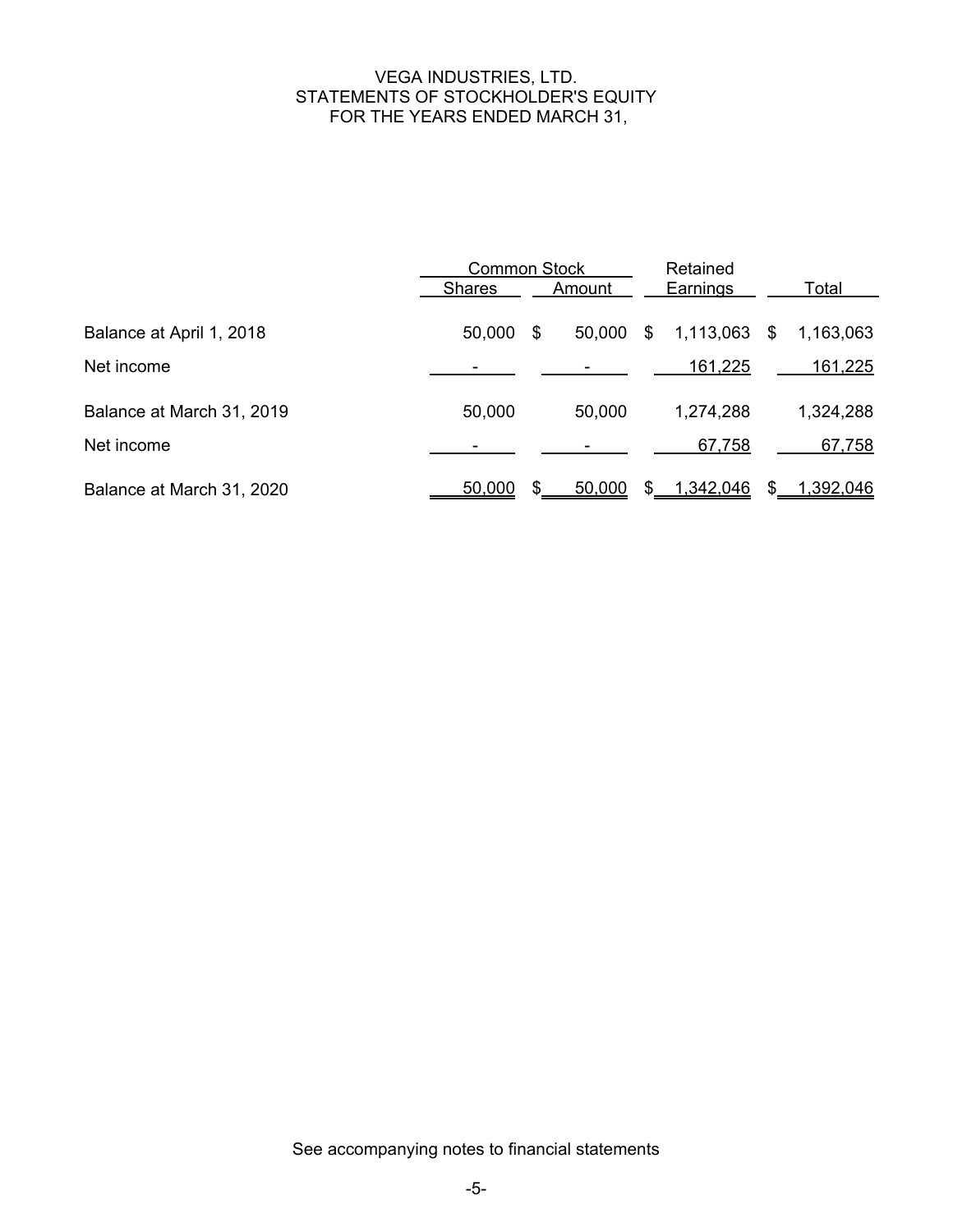### VEGA INDUSTRIES, LTD. STATEMENTS OF CASH FLOWS FOR THE YEARS ENDED MARCH 31,

|                                                         | 2020        | 2019            |
|---------------------------------------------------------|-------------|-----------------|
| Cash flows from operating activities                    |             |                 |
| Net income                                              | 67,758      | \$<br>161,225   |
| Adjustments to reconcile net income to net cash         |             |                 |
| provided (used) by operating activities:                |             |                 |
| Depreciation and amortization                           | 14,499      | 21,551          |
| Gain on disposition of property and equipment           | (11, 484)   |                 |
| Deferred income taxes                                   |             | (3, 857)        |
| Change in operating assets and liabilities:             |             |                 |
| Accounts receivable - trade                             | (128, 198)  | (8,840,722)     |
| Employee advances                                       | (5,988)     | 90,796          |
| Inventory                                               | (1,423,804) | (10,084,287)    |
| Other current assets                                    | 6,549       | (23, 538)       |
| Other non-current assets                                |             | (1,098)         |
| Accounts payable                                        | 1,838,174   | 18,406,977      |
| <b>Accrued liabilities</b>                              | (77, 361)   | 254,765         |
| Income taxes payable                                    | (45, 970)   | (5,953)         |
| Total adjustments                                       | 166,417     | (185, 366)      |
| Cash provided (used) by operating activities            | 234,175     | (24, 141)       |
| Cash flows from investing activities                    |             |                 |
| Net advances made on notes receivable - related parties | (270, 574)  | 125,689         |
| Acquisition of property and equipment                   | (45, 015)   | (3, 595)        |
| Proceeds from disposition of property and equipment     | 15,017      |                 |
| Cash provided (used) by investing activities            | (300, 572)  | <u>122,094</u>  |
|                                                         |             |                 |
| Net change in cash and cash equivalents                 | (66, 397)   | 97,953          |
| Cash and cash equivalents, beginning of the year        | 1,051,115   | 953,162         |
| Cash and cash equivalents, end of year                  | 984,718     | 1,051,115<br>\$ |
|                                                         |             |                 |
| SUPPLEMENTAL DISCLOSURES OF CASH FLOW INFORMATION       |             |                 |
| Cash paid during the years for:                         |             |                 |
| Interest                                                | \$<br>0     | \$<br>0         |
| Income taxes                                            | 56,574      | 33,864          |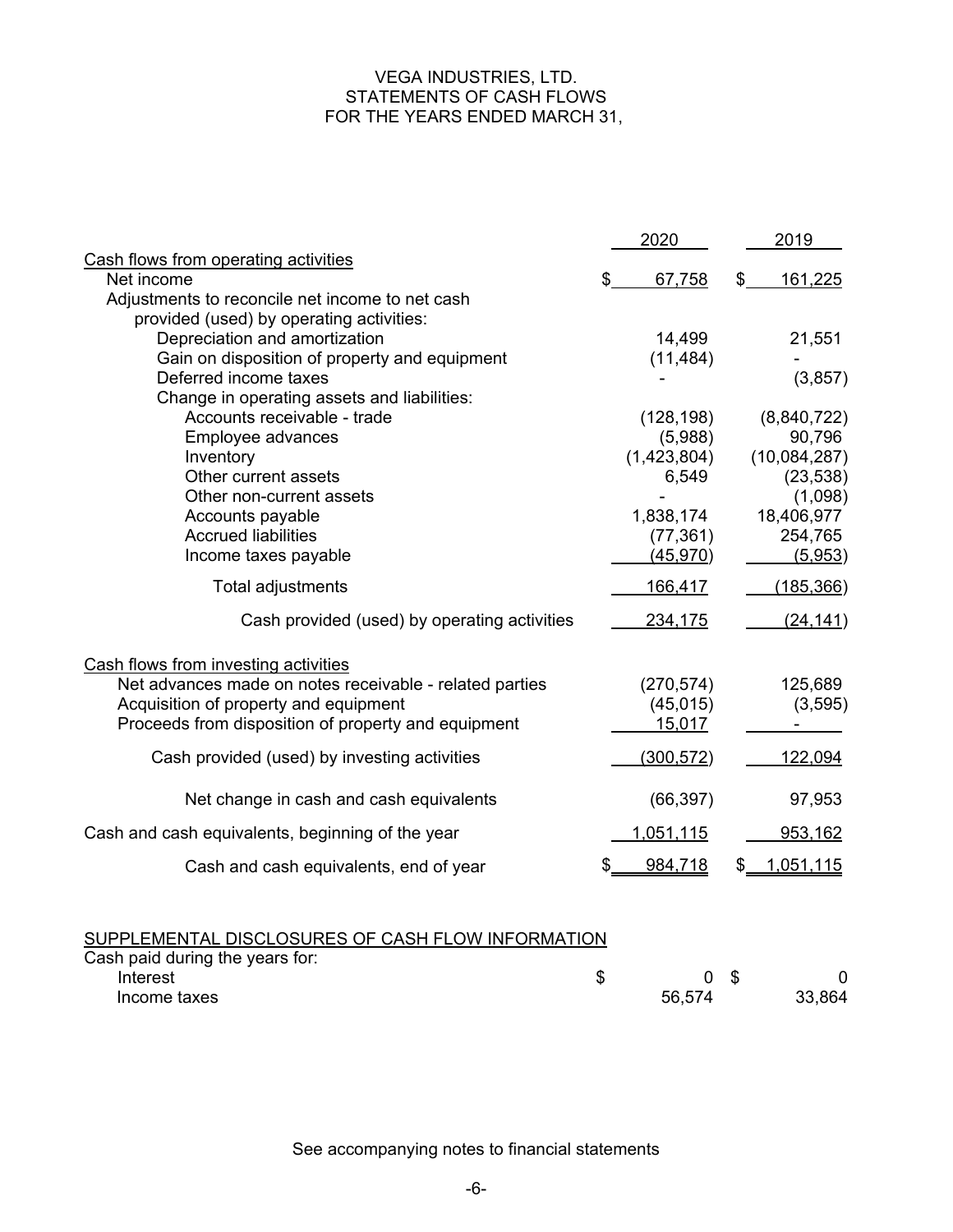## **Note A Summary of Significant Accounting Policies**

### Nature of Operations:

Vega Industries, Ltd. (the "Company") is a Corporation primarily engaged in the distribution of grinding media and related products to customers in the United States and abroad. The Company was incorporated in the state of Delaware in November 2001. The Company is a wholly-owned subsidiary of Vega Industries, Ltd., a United Kingdom corporation ("Vega UK").

### Use of Estimates:

The preparation of financial statements in conformity with generally accepted accounting principles requires management to make estimates and assumptions that affect the reported amounts of assets and liabilities and disclosure of contingent assets and liabilities at the date of the financial statement. Estimates are used for, but not limited to, the accounting for doubtful accounts, inventory valuation, and useful lives of property and equipment. Actual results could differ from these estimates.

### Cash and Cash Equivalents:

For the purpose of the statements of cash flows, the Company considers all highly liquid instruments purchased with a maturity of three months or less to be cash equivalents.

### Concentration of Credit Risk Arising From Cash Deposits in Excess of Insured Limits:

The Company maintains cash balances at several financial institutions that at times may exceed federally insured limits. The Company has not experienced any losses in such accounts and believes it is not exposed to any significant risks on cash.

### Accounts Receivable - Trade:

The Company extends credit to customers located primarily throughout North America based on the size of the customer, its payment history, and other factors. The Company generally does not require collateral to support customer receivables. The Company provides an allowance for doubtful accounts based upon a review of the outstanding accounts receivable, historical collection information and existing economic conditions. The Company determines if receivables are past due based on days outstanding, and amounts are written off when determined to be uncollectible by management. The maximum accounting loss from the credit risk associated with accounts receivable is the amount of the receivable recorded, which is the face amount of the receivable, net of the allowance for doubtful accounts.

### Inventory:

Inventory, which consist primarily of grinding media, is stated at the lower of weighted average cost or net realizable value and is valued using the first-in, first-out method.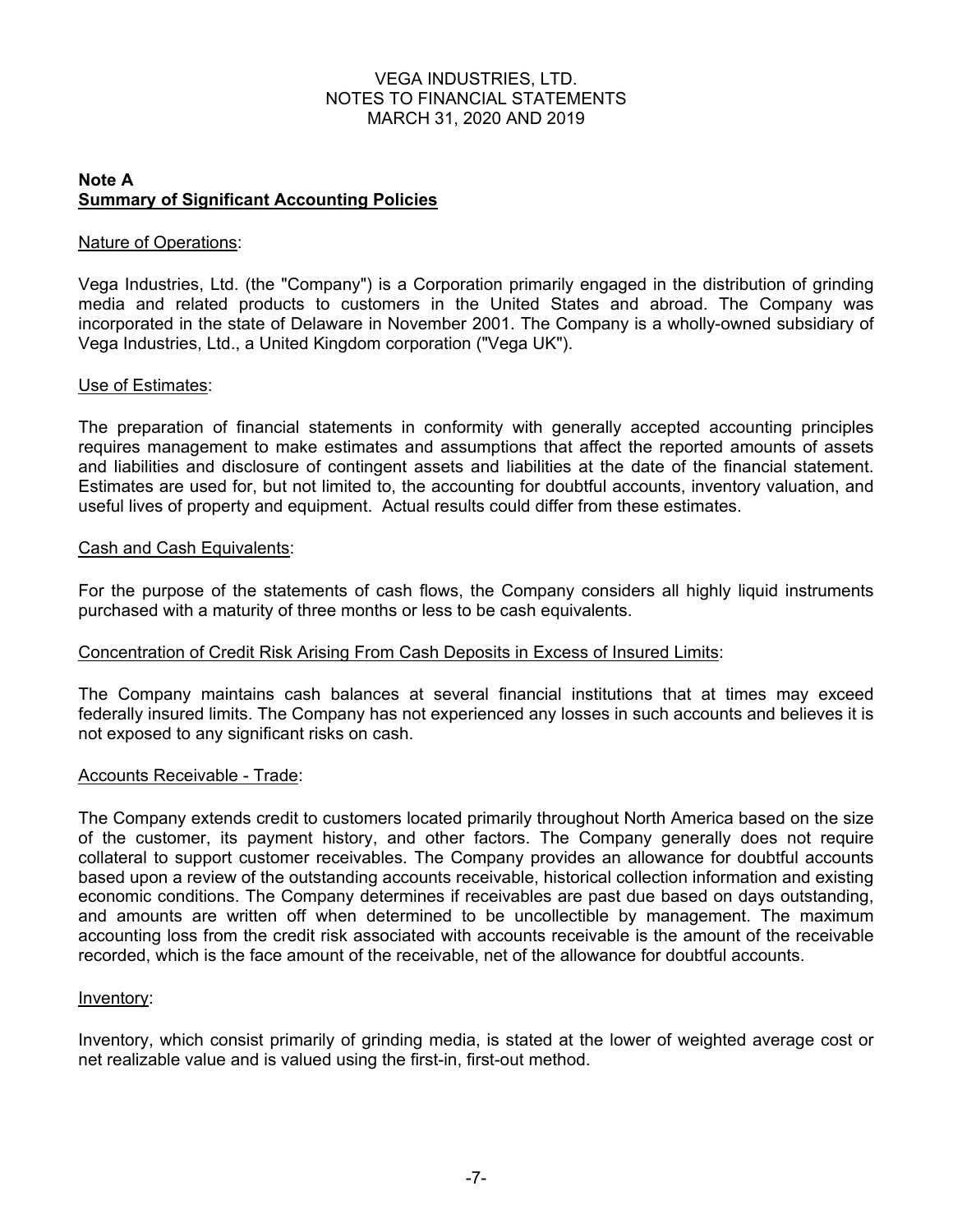# **Note A Summary of Significant Accounting Policies (Continued)**

### Property and Equipment:

Property and equipment are stated at cost. Expenditures for maintenance and repairs are expensed currently, while renewals and betterments that materially extend the life of an asset are capitalized. The cost of assets sold, retired, or otherwise disposed of, and the related allowance for depreciation are eliminated from the accounts, and any resulting gain or loss is recognized.

Depreciation of property and equipment is provided using the straight-line method over a estimated useful life of the assets of 5 years. Depreciation expense for the period ended March 31, 2020 and 2019, totaled \$14,499 and \$21,551, respectively.

### Revenue Recognition:

Revenue from the sale of products is recognized when performance obligations under the terms of the contracts with customers are satisfied. The Company's performance obligation generally consists of the promise to deliver grinding media and related products to the customer. Revenue is recognized at a point in time upon when control of the asset is transferred to the customer. The Company's transaction price is usually fixed.

### Shipping and Handling Costs:

The Company elects to use the practical expedients to account for any shipping after the customer obtains control as fulfillment activities rather than a separate performance obligation. Shipping and handling billed to customers are included in sales and cost of sales.

# Advertising:

The Company expenses advertising costs as incurred. Advertising expenses were \$9,858 and \$6,112 for the years ended March 31, 2020 and 2019, respectively.

# Income Taxes:

The Company accounts for income taxes using the asset and liability method. Deferred tax assets and liabilities are recognized for the future tax consequences attributable to differences between the financial statement carrying amounts of existing assets and liabilities and their respective tax bases. Deferred tax assets and liabilities are measured using enacted tax rates expected to apply to taxable income in the years in which those temporary differences are expected to be recovered or settled. The effect on the deferred tax assets and liabilities of a change in tax rates is recognized in income in the period that includes the enactment date. The Company records valuation allowances against deferred tax assets as deemed necessary.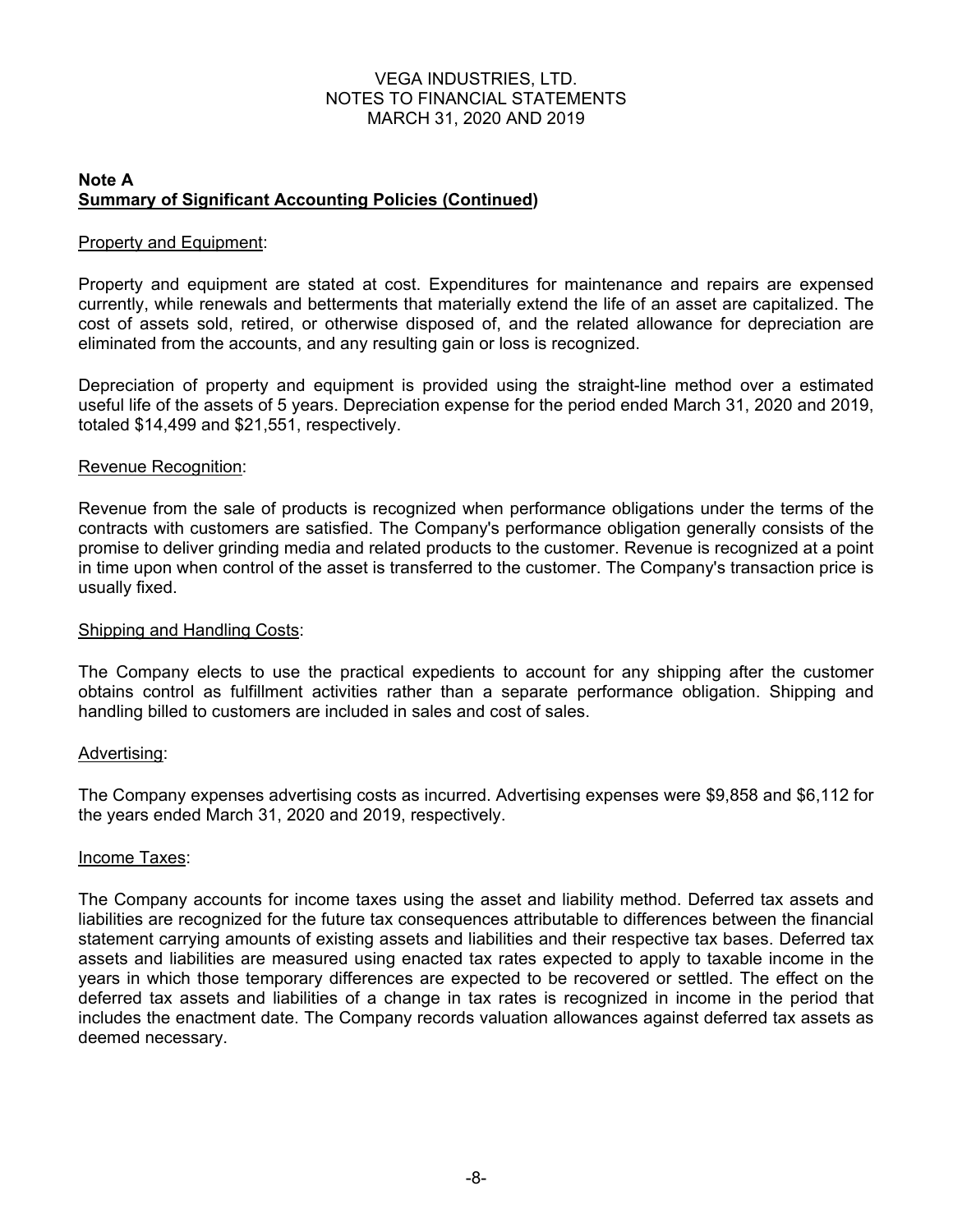# **Note A Summary of Significant Accounting Policies (Continued)**

The Company accounts for the uncertainty in income taxes as prescribed by the minimum probability threshold that a tax position must meet before a financial statement benefit is recognized. The minimum threshold is defined as a tax position that is more likely than not to be sustained upon examination by the applicable taxing authority, including resolution of any related appeals or litigation processes, based on the technical merits of the position. The tax benefit to be recognized is measured as the largest amount of benefit that is greater than 50% likely of being realized upon ultimate settlement.

The Company records interest related to unrecognized tax benefits in interest expense and penalties in selling, general, and administrative expenses. The Company is no longer subject to income tax examinations for years prior to 2016.

# Foreign Currency Translation:

The Company sells product to several non-domestic customers. Foreign currency transaction gains and losses (transactions denominated in a currency other than local currency) are generally included in selling, general and administrative expenses, and resulted in losses of \$12,149 and \$8,300 during the years ending March 31, 2020 and 2019, respectively.

### Recent Accounting Pronouncements:

In May 2014, the FASB issued comprehensive new revenue recognition guidance, ASU No. 2014-09, "Revenue From Contracts With Customers Topic 606". The guidance requires an entity to follow a five step model to (a) identify the contract(s) with a customer, (b) identify the performance obligations in the contract, (c) determine the transaction price, (d) allocate the transaction price to the performance obligations in the contract, and (e) recognize revenue when (or as) the entity satisfies a performance obligation. The Company adopted the guidance upon its effective date of January 1, 2019, using the modified retrospective method (i.e. applied prospectively effective January 1, 2019), which had no impact on the Company's opening retained earnings. Further, the Company determined that there was no material impact to the Company's recognition of revenue upon adoption of Topic 606.

### **Note B Income Taxes**

The provision for income taxes consists of the following for the years ended March 31:

|                                                          |     |                 | 2019                  |
|----------------------------------------------------------|-----|-----------------|-----------------------|
| Current tax (expense)/benefit<br>Federal<br><b>State</b> | \$. | 16.813<br>2,000 | \$<br>51,460<br>2,000 |
| Current provision for income taxes                       |     | 18.813          | 53.460                |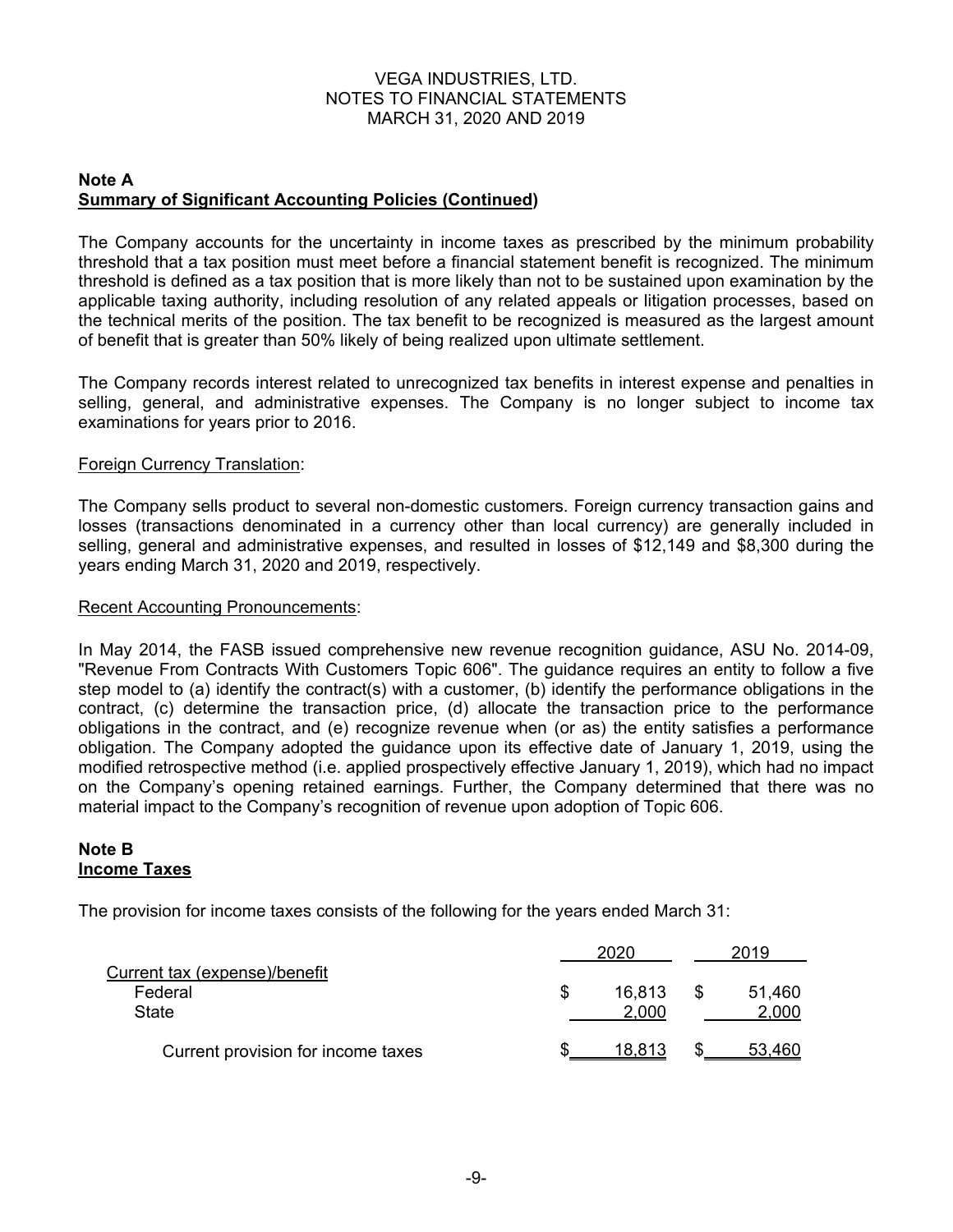### **Note B Income Taxes (Continued)**

|                                     | 2020 |                               | 2019 |                |
|-------------------------------------|------|-------------------------------|------|----------------|
| Deferred tax (expense)/benefit      |      |                               |      |                |
| Federal<br><b>State</b>             | \$   | $\overline{\phantom{a}}$<br>- |      | (3,995)<br>138 |
| Deferred provision for income taxes |      |                               |      | <u>(3,857)</u> |
| Net provision for income taxes      |      | 18,813                        |      | 49,603         |

The tax effects of temporary differences that give rise to significant portions of the deferred tax asset and deferred tax liability at March 31 which are included in income taxes payable in the accompanying balance sheet consist of:

|                                          |   | 2020 | 2019    |
|------------------------------------------|---|------|---------|
| Current:<br>Capitalized inventory costs  | S | ۰    | 960     |
| Non-current:<br>Depreciation differences |   |      | (2,620) |
|                                          |   |      | .660    |

### **Note C Commitments and Contingencies**

### **Operating Leases:**

The Company has entered into noncancelable operating lease agreements for its USA office spaces with the lease terms expiring June 2021. Subsequent to year end the Company entered into a new lease agreement for its Canadian office space expiring April 2021.

At March 31, 2020, future minimum lease payments under noncancelable operating leases were as follows:

| <u>Year Ending March 31</u> |   | Amount          |
|-----------------------------|---|-----------------|
| 2021<br>2022                | S | 47,303<br>6,637 |
|                             |   | 53.940          |

Rent expense under these agreements totaled \$44,093 and \$39,619 for the years ended March 31, 2020 and 2019, respectively.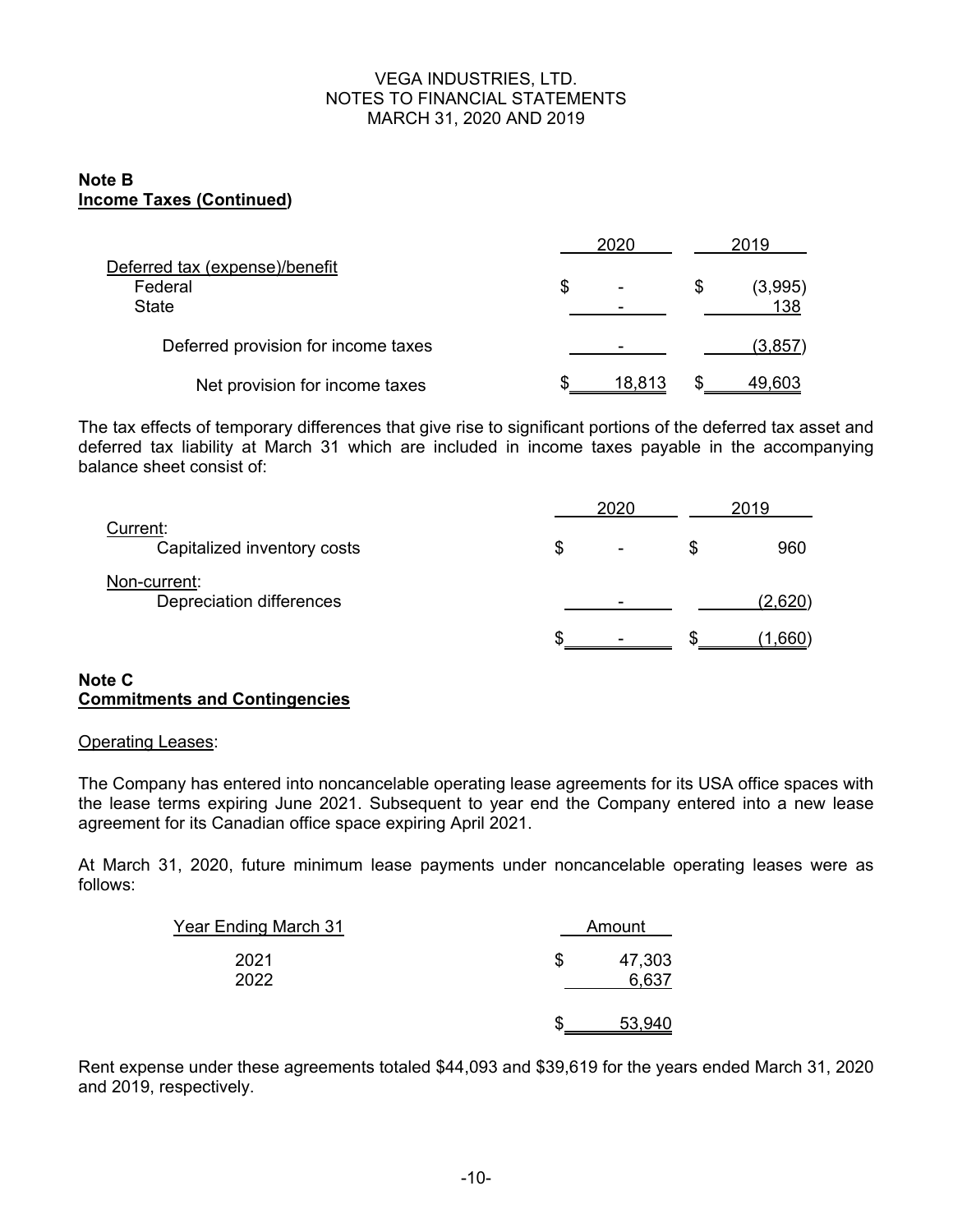### **Note D Employee Retirement Plans**

The Company sponsors an employee retirement plan known as Vega Industries, Ltd. 401(k) Plan. Under the plan, employees may contribute up to the maximum contributions as set periodically by the Internal Revenue Service. The Company matches employee contributions up to a maximum of 50% of the participant's salary deferral, limited to 6% of the employee's salary.

Matching contributions were \$19,553 and \$18,548 by the Company for the years ended March 31, 2020 and 2019, respectively. No discretionary contributions were made for the years ended March 31, 2020 and 2019.

# **Note E Concentrations**

### Significant Vendor:

The Company purchases a substantial portion of its inventory from Vega ME, which is located in Ajman, UAE (see Note F).

### Significant Customer:

A significant customer is defined as one from whom at least 10% of annual revenue is derived. The Company had sales to three customers totaling \$35,892,398, which comprised approximately 48% of total sales for the year ended March 31, 2020. The accounts receivable balance included approximately \$10,335,646 from these three customers at March 31, 2020.

The Company had sales to four customer, which comprised approximately 53% of total sales and 50% of total accounts receivable at March 31, 2019.

### **Note F Related Party Transactions**

The Company purchases its inventory from Vega Industries (Middle East) F.Z.C. (Vega ME), which is a related party through common ownership and controlling interest. Purchases from Vega ME were \$70,383,498 and \$57,412,091 for the years ended March 31, 2020 and 2019, respectively.

Amounts due (to) from related companies were as follows:

|                         | 2020 | 2019                                  |
|-------------------------|------|---------------------------------------|
| <b>Accounts Payable</b> |      |                                       |
| Vega ME                 |      | $$ (43,096,120) \quad $ (41,265,179)$ |

The Company had a note receivable of \$443,765 and \$173,191 for the years ended March 31, 2020 and 2019, respectively, due from Vega ME. The note receivable is unsecured and is non-interest bearing. The note is due on demand and is classified as current.